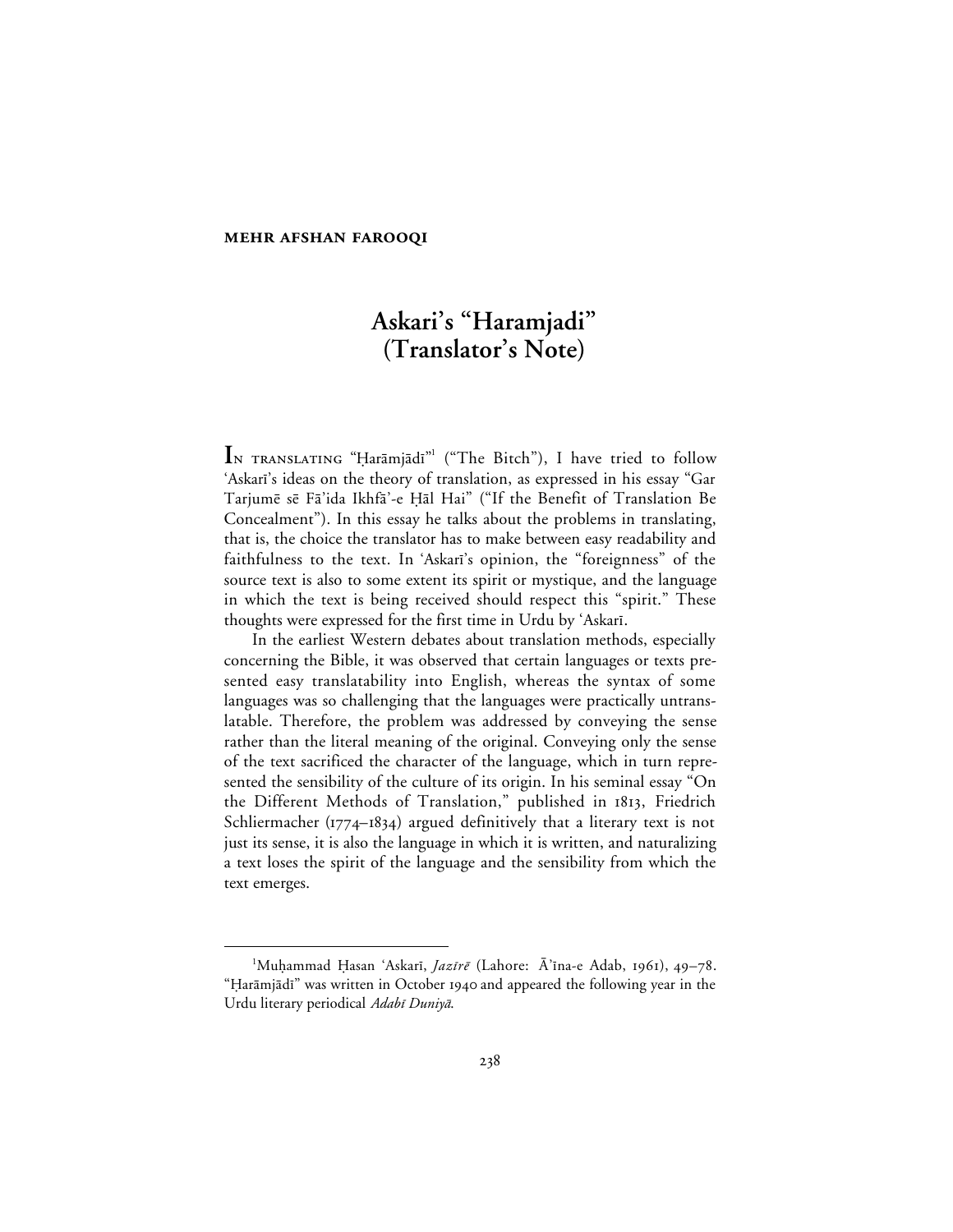#### MEHR AFSHAN FAROOQI • 239

Besides being an important literary critic and creative writer, 'Askari was a translator as well, and his views on translation are a valuable contribution to its philosophy. I have found them particularly relevant for my own translation work, and especially in my role as his translator. I see 'Askari's creative oeuvre to be a conscious implementation of his thoughts on prose, usage, syntax and language. He felt that literary Urdu was lacking in the full development of the long, complex sentence, and therefore, in his own creative writing he attempted, often zealously, to experiment with the run-on sentence. As a translator, I have tried to preserve that spirit in English, faithfully trying to follow the syntax, punctuation and paragraph design of the original Urdu. The opening paragraphs of the story were the most challenging. The insertion of action in the sentences, together with many descriptive phrases combined to produce convoluted sentences that were difficult to present lucidly in English. I know of no other writer in Urdu using this technique as early as the 1940s. There are paragraphs of dense prose, stretching to two and three pages without a break. I panicked at the thought of translating one complex sentence after another, each running into three or four lines! After the first few pages I had worked out a method of approaching the long sentences, matching them with equally long sentences in English. Here is an example:

Aur usē in<sup>h</sup>ī zard mēndakōn kī bārish kē har qatrē kō barastē hū'ē dēk<sup>h</sup>nē kē liyē qaṣbē kī ṭūṭī-pʰūṭī rōṛōṅ kī saṛkōṅ, taṅg tārīk sīlī hū'ī galiyōṅ, gard-oghubār, kūrē karkat kē d<sup>h</sup>ērōn, b<sup>h</sup>ōnktē hū'ē lāl pīlē kuttōn aur kisānōn ki gāriyōn aur g<sup>h</sup>āns-vāliyōn sē t<sup>h</sup>ansē hū'ē bāzārōn mēn sārā din g<sup>h</sup>ūmnā partā t<sup>h</sup>ā.  $(52)$ 

And it was just for the purpose of watching each and every drop of this yellow frog-rain dropping away that she had to wander all the livelong day through the broken cobblestone roads of this small town, through dark, dank, narrow lanes, through dust and dirt, past heaps of garbage and red and yellow dogs that kept barking away, and shopping places chockfull with farmers' carts and [women] grass cutters.

I have put together and translated relevant portions from 'Askari's "Ikhtitāmīya" (Epilogue) to *Jazīrē* (242–64) that give reasons for his choice of plot and subject in fiction. To readers who find nothing special about the form and content of the story, reading 'Askari's own astute remarks may help provide a proper perspective on what he was trying to accomplish, especially as early as 1941 when such literary questions scarcely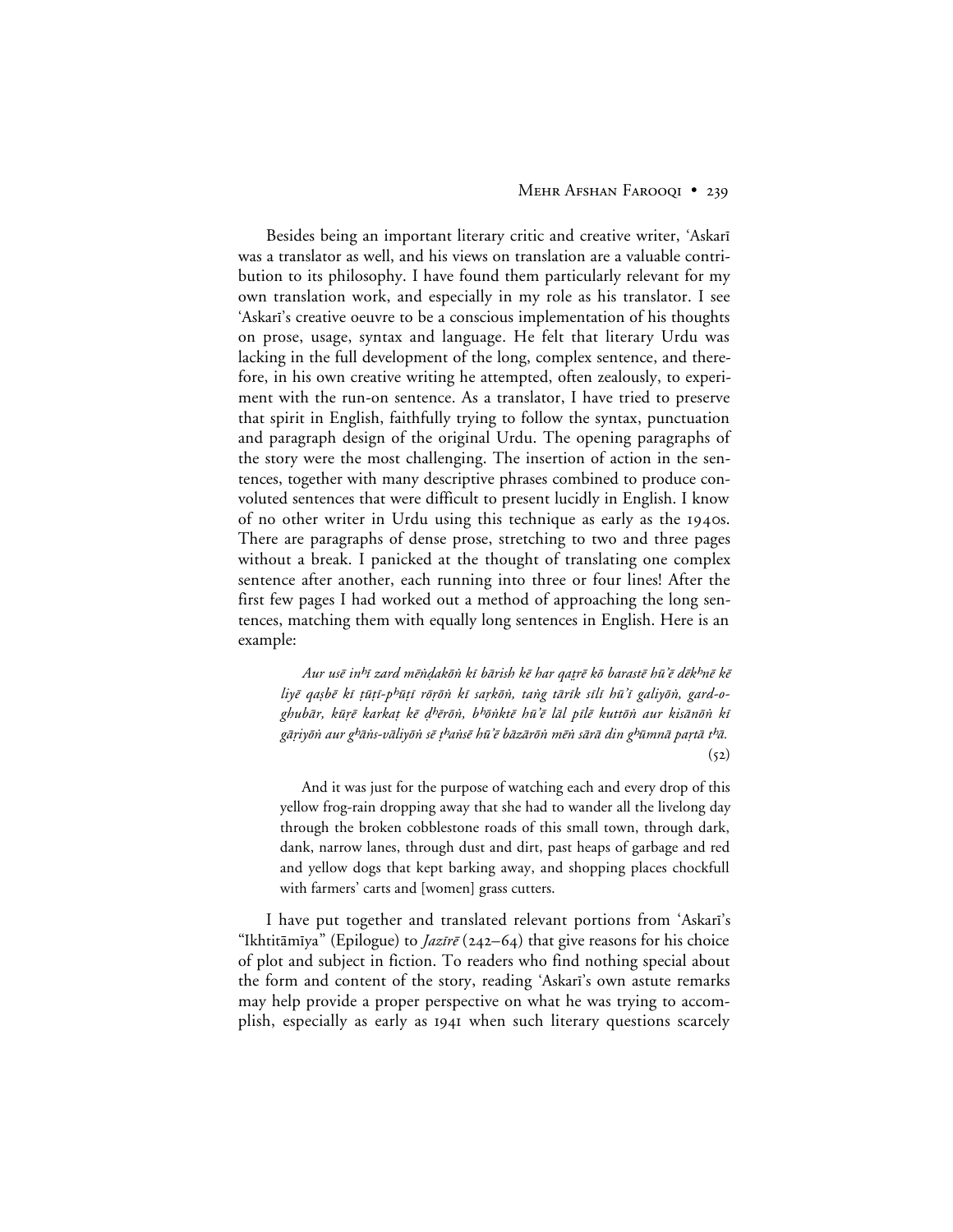## 240 • THE ANNUAL OF URDU STUDIES

occupied the minds of Urdu critics. Seen from that vantage, the story, in my opinion, is a classic for its demonstration of alienation with and within a culture. 'Askarī wrote only eleven stories. We find each of them bearing the weight of his concern to demonstrate the possibilities of the significance of form over experience. He remains focused on his language and the power of expression: "In literature it is the words themselves that are the experience."

'Askarī claims "Ḥarāmjādī" to be his favorite story. According to him, the story is inspired by Chekhov's "School Mistress." Writing about it in the epilogue to his first collection of short fiction, *Jazīrē* (Islands), he says that he thought the first half of the story was excellent and the second half would have been equally good if he hadn't allowed himself to drift with the flow of the thoughts of his principal character, or, in other words, if he hadn't gotten under the skin of the character but rather had made the character do his bidding (249).  $\Box$ 

## **Excerpts from Askari's Epilogue in** *Jazire*

… My stories seldom have a plot. I can't say whether this is something to be proud of or not. But it was unavoidable because of two reasons. Most of my stories were written during my student days when an individual's actual life and relationships are not within one's grasp, except for some special emotions. I represent the middle class, a class that is seldom confronted with soul-searching events; there is just the usual colorless, homogeneity and monotony of life and spirit. My stories seldom have plots because plots, or at least their emotional importance are missing from our lives altogether.

My characters will be subjected to psychoanalysis and I along with them. The psychology of my characters is fairly straightforward, the same old tendency towards introversion, homoerotic impulses, weariness from their surroundings, escape from reality and so forth.… My stories are usually studies of schoolgirls. So you may take my spiritual measure and worth to be just about the same and if you are fond of psychoanalysis, you will probably add "arrested development" and "regression" to that. My themes have generally been defeat, frustration and the dissatisfaction with the environment that accompanies coming-of-age and the consequent resistance to it or escape from it.…

 $(253-4)$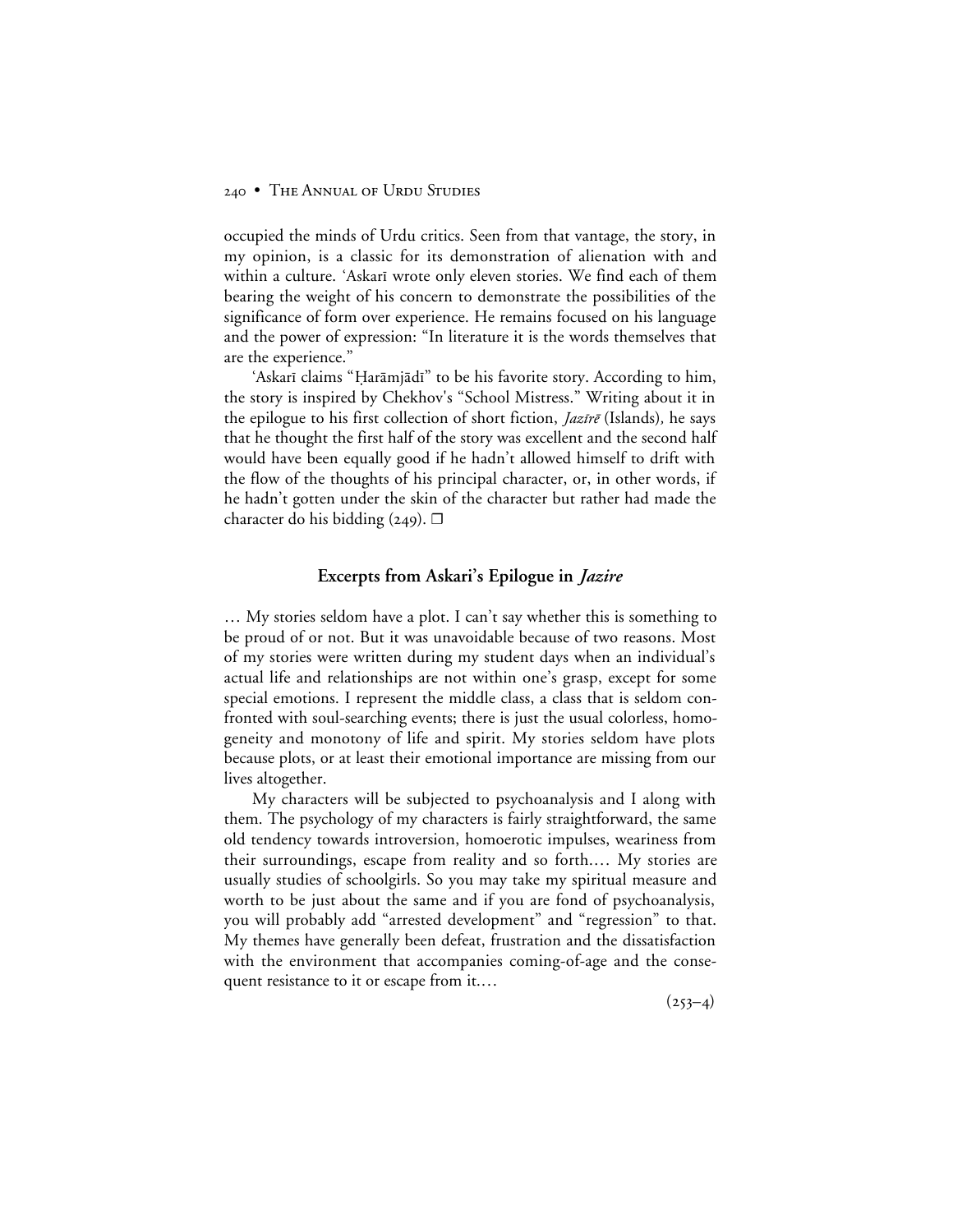#### MEHR AFSHAN FAROOQI • 24I

The one distinctive mental state that defines my characters is their experience of loneliness, and that is the reason for selecting the title of my collection.… Loneliness and alienation, these are the two most important themes of my time.… Contemporary [Urdu] poets, almost all of them, are struggling with the webs of loneliness and estrangement.… Comparatively speaking these emotions have found much less expression in the Urdu short story, though they do show up now and then in disguised forms. Sa'ādat Hasan Mantō has examined and analyzed feelings of loneliness, and most of my stories revolve around this theme.… Unknown fears, ambivalent desires, unattainable wishes and nervous breakdown—these are the pathways through which Western literature has passed after rebelling against romanticism. The literary movement that began with claims of ultra-realism ended in a state of extreme schizophrenia (dīvāngī). More or less the same tendency is found in the new [read modernist] literary movement in Urdu. We are moving away from pure realistic writing to a state where feelings are not recounted but rather the effect of those feelings on the nerves of the person, where the engagement is not with emotions but with a heightened emotional environment, an "emotional field." Once again I am forced to use my own name, but only as an example. You can observe in this very collection of my stories the beginning and end of this progression. The first story is self-consciously realistic in the extreme, the last simply the narration of nervous disorder. I had tried my best to be as nebulous as possible, not to have any concrete ground for the story, but I failed miserably; nevertheless this story can be an example of the trend I have alluded to above. For generations our writers have eyed Werther suspiciously, but the fact is that we have been busy trying to produce the latest version of Werther.

 $(255-8)$ 

... The spiritual states (*kaifiyāt*) I have presented [in my stories] are commonplace in Western literature. If Urdu writers keep following this path then perhaps we can never present anything new. Of course we can present the Eastern edition of Western literature, though this copy won't be false in any way but sincere and heartfelt because in the present times there are many commonalities between the East and the West.

I might as well explain the "new things." Literature is universal because of its beneficence [*faiz*], but its roots/origins are national/cultural and inherent. For instance, mangoes can be eaten with enjoyment anywhere in the world, but they grow only in India. The literature of any culture is worthwhile because it presents that element, the sensibility and